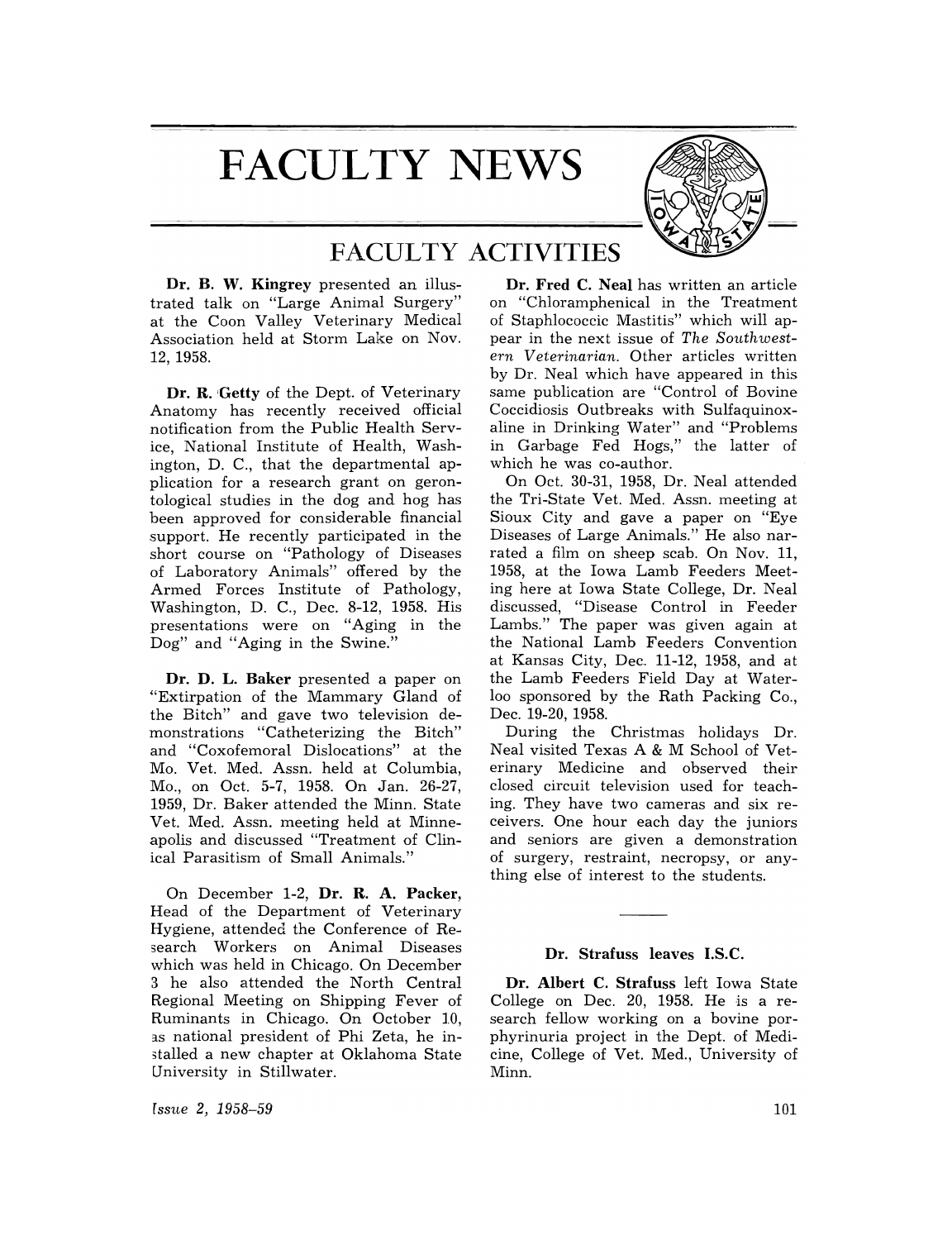New Ambulatory Clinician



Dr. K. S. Preston

Dr. K. S. Preston joined the staff at Iowa State College on November 23, 1958, as ambulatory clinician. Previously Dr. Preston conducted a very successful mixed practice at Veedersburg, Indiana, for 12 years.

Dr. Preston's home is in Wayne, Nebraska, where he attended high school and Nebraska State Teachers College for pre-veterinary work. Following graduation from Iowa State College in 1940, Dr. Preston was associated with Allied Laboratories at Sioux City in the serum and virus production department.

In September 1943, Dr. Preston entered the Veterinary Corps and served in the veterinary section of the 5th Army Service Command Laboratory at Fort Benjamin Harrison. After his discharge *in* 1946 he started a mixed practice at Veederburg, Ind. He and Dr. T. W. Freas formed a partnership in 1951 and in 1958 Dr. F. G. McGrady became affiliated with the practice.

Dr. Preston and his wife, Mary Jane, have three children; Nancy, 16; Jack, 13 and Tim, 10.

Dr. **Philip** T. Pearson attended the Burlington Small Animal Convention at Burlington, October 14-16, 1958.

On July 20, 1958, Dr. and Mrs. Pearson became the proud parents of a baby girl. She weighed  $6\frac{1}{2}$  pounds and has been named Jane Katherine.

Dr. Pearson is working with peritoneal lavage and other aspects of nephritis as part of his study towards his M. S. degree in veterinary medicine. Most of the study is concerned with treatment of nephritis patients and the use of an artificial kidney.

In October, 1958, Dr. J. Thomas Bell attended a one-week course on "The Application of Histochemistry to Pathology" which was offered by the Armed Forces Institute of Pathology, Washington, D. C.

Dr. Bell presented a paper entitled "Increased Sensitivity to Insulin Injection After Oral Administration of 1, 1 Dichloro-2, 2-Bis (P-Chloropheny) Ethane (DDD) to Goats" at the meeting of the Conference of Animal Research Workers at Chicago in December.

Dr. Robert Hadek presented a paper entitled the "Study of the Alterations in the Uterine Blood Vascular System of the Domesticated Pig" at the Conference of Animal Research Workers at Chicago in December.

Dr. Hadek has written an article entitled "Morphological and Histochemical Studies on the Ovary of the Sheep" which was published in the Am. Jour. of Vet. Res., Vol. 19, pp. 873-881, 1958.

Dr. Teoder Juszkiewicz from Pulawy, Poland is visiting the Dept. of Physiology and Pharmacology. Dr. Juszkiewicz is interested in pharmacology research, particularly in regard to tranquilizers. Dr. Juszkiewicz hopes to visit several other veterinary schools before returning to his position as head of the pharmacology laboratory in the Veterinary Experimental Institute in Pulawy, Poland.

*Iowa State College, Veterinarian*